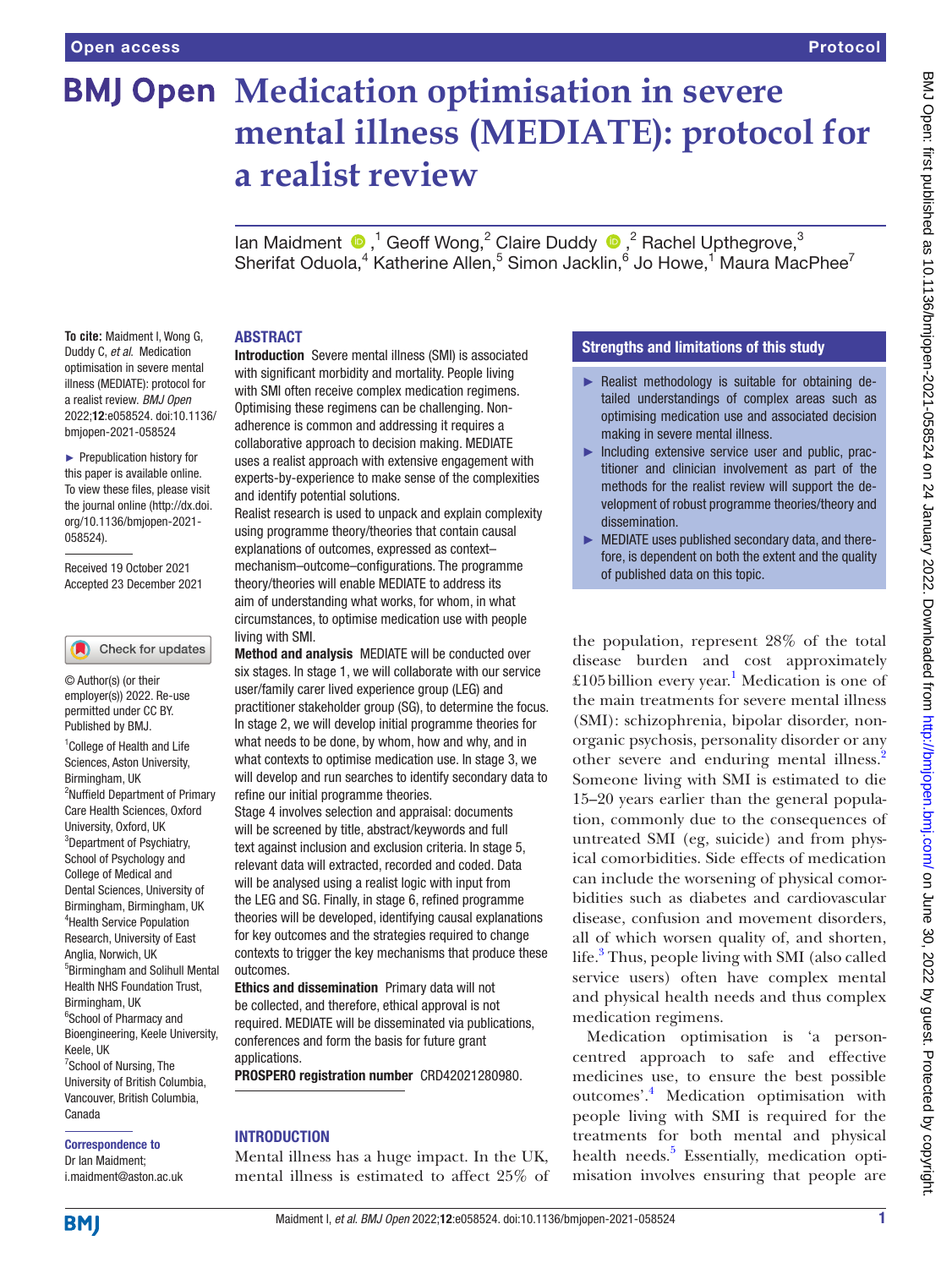taking medications that are required, and not taking medications that are not required.

Failure to optimise medication can lead to devastating consequences for people living with SMI. Poorly treated mental illness increases the risk of relapse and hospitalisation, and can lead to unemployment, homelessness, disrupted education, substance misuse, physical health problems, and self-harm and excess mortality.<sup>12</sup> This can be because of non-adherence and/or underprescribing or overprescribing.<sup>1267</sup>

Two important challenges need to be considered when trying to understand medication optimisation namely non-adherence and over-prescribing. Nonadherence occurs in 33%–50% of people with chronic health conditions, with rates in people living with SMI estimated to be up to  $50\%$ .<sup>[8–10](#page-4-5)</sup> Non-adherence may lead to worse outcomes and potential relapse, increasing the economic burden on the National Health Service (NHS).[8](#page-4-5) Non-adherence is more common in ethnic minority communities.<sup>11</sup> Overprescribing, another important medication issue, is also more common in ethnic minority communities, as are physical illnesses, such as diabetes.<sup>47</sup>

The NHS England 5-year plan for mental health identified that people living with SMI often do not receive appropriate support for medication optimisation.<sup>[1](#page-4-0)</sup> A key aspect of medication optimisation is how prescribing decisions are made—what works and what does not work. Collaborative approaches, such as shared-decision making, involving key practitioner groups (pharmacy, medicine and nursing) working with people living with SMI and family carers hold promise for addressing non-adherence and overprescribing practices.<sup>[1 8–10 12 13](#page-4-0)</sup> The potentially coercive nature of treatment for mental health conditions can damage mutual trust between practitioners and people living with SMI, making collaborative approaches more challenging and increasing the risk of medication-related adverse events. $^{14}$  15 There is limited research on how prescribing decisions with people with SMI are made, including the use of collaborative approaches.<sup>13 11 16</sup>

We have conceptualised medication optimisation with people with SMI as a complex process that has outcomes that vary by context and individuals. Therefore, we have chosen to use a realist review approach to make sense of this complexity. A realist review captures this complexity in a programme theory, which explains the outcomes contained within it using context–mechanism–outcome– configurations  $(CMOCs)$ .<sup>[17](#page-4-8)</sup> The causal explanations we produce from our analysis will take the form of CMOCs, describing contexts which trigger hidden mechanisms, resulting in outcomes both intended and untended.<sup>18</sup> The overall aim for a realist review is to understand how and which contexts could be manipulated or changed (using different intervention strategies) to trigger mechanisms that achieve desired outcomes and avoid undesired ones.

### METHODS AND ANALYSIS Aim

Use published literature and service user, family carer and practitioner engagement to build an understanding of what works, for whom, in what circumstances, to optimise medication use with people living with SMI.

# **Objectives**

- 1. To review the literature to understand how and why medication use can be optimised with people living with SMI with a particular focus on the decisionmaking processes related to medication use.
- 2. To engage with key stakeholders, including people living with SMI, families, carers and practitioners to identify the key problems and possible solutions.
- 3. To synthesise the findings from 1 and 2 into realist programme theories for medication optimisation with people living with SMI to identify the key problems and possible solutions.

MEDIATE builds on the approach used in MEMO-RABLE, which used a realist synthesis to develop intervention(s) to support older people with medication management, $19\frac{20}{3}$  and in PERISCOPE, which focused on the role of community pharmacy in COVID-19.<sup>[21](#page-4-11)</sup>

To enhance engagement with stakeholder groups (SG), we will hold regular meetings with patient and public involvement (PPI) and practitioner stakeholders. Both groups will be asked to provide advice and feedback on whether our emerging findings and developing programme theories make sense to them. The PPI SG will include people living with SMI, their families and carers—a lived experience group (LEG). Our meetings with the LEG will enable us to better understand their needs, so that their lived experience can inform, initially the realist review, and subsequently, the priorities and design of further research projects. Members of the LEG will primarily be identified from the Birmingham and Solihull Mental Health NHS Foundation Trust (BSMHFT) Lived Experience Action Research Group.

Practitioner SG meetings will be held to understand the challenges for practitioners and their key research priorities. Planned members of the practitioner group include psychiatrists, mental health nurses, occupational therapists, pharmacy staff (both pharmacists and pharmacy technicians) based in primary and secondary care and recovery workers. Members will be identified from practitioner organisations (eg, the College of Mental Health Pharmacy), via BSMHFT (partner trust) and coapplicant professional links.

Over six stages, MEDIATE will use secondary data with input from key stakeholders to develop refined programme theories. Realist And Meta-narrative Evidence Syntheses: Evolving Standards ([https://www.](https://www.ramesesproject.org/) [ramesesproject.org/](https://www.ramesesproject.org/)) guidance will be followed.

# Stage 1: focusing the review

To ensure that our review will focus on the issues related to medication optimisation that are important to people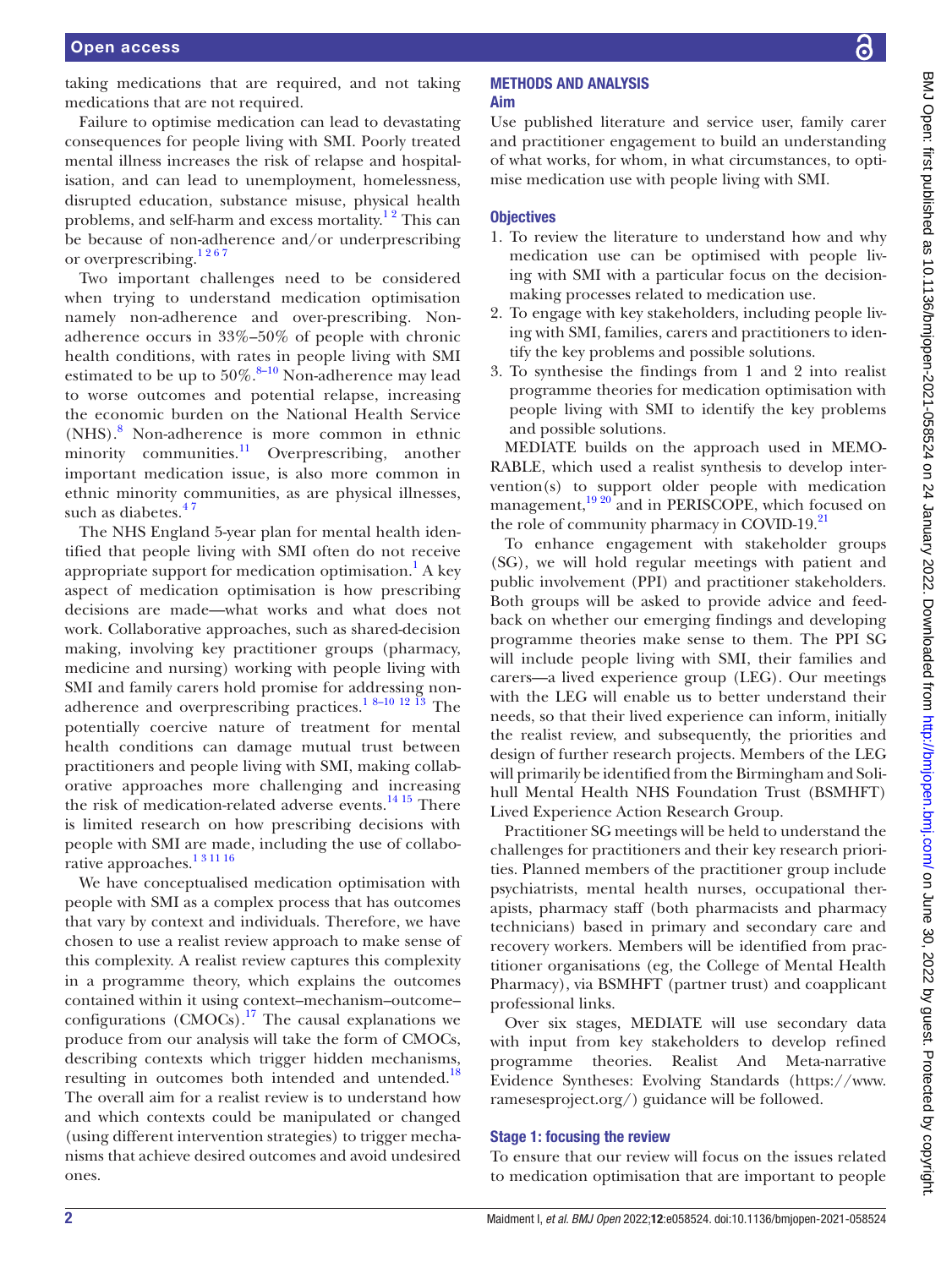living with SMI, we will hold initial consultative meetings with the LEG and SG. During these meetings, we will explain our plans, to obtain their views on our overall approach, and to get their feedback and advice on key medication optimisation issues to include in our review. Each initial meeting will last approximately 90min; prior to the meetings participants will be emailed a summary of MEDIATE, our plans and the overall roles of the group including how they can contribute.

# Stage 2: developing initial programme theories

We will develop a 'rough and ready' explanation for what needs to be done, by whom, how and why, and in what contexts, to optimise medication for people living with SMI. The initial programme theories will be refined as the review progresses. Based on our experience in MEMO-RABLE, we may need one or more programme theories for different settings (eg, community vs supported) and different populations, including ethnic minorities. The initial programme theories will be developed using the content expertise of the project team and a preliminary review of the medication optimisation literature. These initial programme theories will then be presented to the LEG and SG groups for their feedback and ongoing refinement.

# Stage 3: developing search strategy

Further programme theory refinement will use secondary data from the academic and grey literature. We will use iterative literature searches with different search term concepts and permutations at predetermined milestones to capture the most relevant data. $22^{22}$  Our information specialist (CD) will develop, refine and run the searches for this project, seeking input from the wider project team, and the LEG and SG, as needed. Once we develop the initial programme theory/theories we will then be able to develop our initial search strategy.

The proposed initial sampling frame, to be used as the basis for comprehensive literature search strategies, is as follows:

- ► Context: adults living with SMI on medication.
- Intervention or phenomenon: any intervention to optimise medication usage; people living with SMI, family carers' and practitioners' experiences of managing and using medication.
- Mechanisms: triggered by the intervention, to be identified from the programme theories.
- ► Outcomes: quality of life, adherence, adverse events, disease symptoms, economic. Unanticipated or unintended outcomes, and outcomes considered important by our LEG and SG may also be identified and included later.

Based on discussions with our information specialist (CD), sources will include: MEDLINE/PubMed, Embase, Scopus, Web of Science (Core Collection Indexes), the Cochrane Library, CINAHL, PsycINFO, Sociological Abstracts and Google Scholar. Additional grey literature will be sought by searching EThOS (British Library

Electronic Theses Online), ProQuest Dissertations and Theses, OpenGrey (System for Information on Grey Literature in Europe), the King's Fund Library Database, NHS Evidence and the websites of relevant charities/user groups/professional bodies. To identify further grey literature, such as unpublished service evaluations, we will use professional networks (eg, College of Mental Health Pharmacy, the British Association of Psychopharmacology) and relevant NHS organisations.

Where necessary, we will use 'cluster searching' techniques to identify additional papers that might add to the conceptual and contextual richness of studies initially identified within the sampling frame constructed through conventional topic-based searching.<sup>23</sup> For example, we will aim to identify 'sibling' (ie, directly linked outputs from a single study) and 'kinship' (ie, associated papers with a shared contextual or conceptual pedigree) papers and reports.<sup>23</sup> We will also conduct forward and backward citation searches, using Google Scholar and Web of Science, to identify further related papers from the wider literature, and approach our LEG and SG for recommendations for potentially relevant documents. Searching will continue until sufficient data is found ('theoretical saturation') to conclude that the refined programme theories are sufficiently coherent and plausible. $^{22}$  $^{22}$  $^{22}$ 

If the volume of retrieved literature proves unmanageable, we will employ a variety of appropriate sampling strategies (eg, theoretical sampling, maximum variation sampling, extreme case sampling) to ensure that we have sufficient focused but relevant data for programme theory development.<sup>24</sup>

# Stage 4: selection and appraisal

Selection and appraisal will be a two-step process:

- 1. Potentially relevant documents will initially be screened by title, abstract and keywords by the research associate (JH), against inclusion and exclusion criteria which we will develop based on the context–intervention–mechanism–outcome framework above, with input from the LEG and SG. $^{22}$  A 10% random sample will be checked (by MM) for any systematic errors (any disagreements will be resolved with the input of IM).
- 2. The full texts of this set of documents will be obtained and screened by the research associate against inclusion and exclusion criteria. We will use a similar checking process as for step 1 above. The research associate (JH) will read the full text of all the documents that have been included. Documents will be selected for inclusion based on:

# Relevance

Are sections of text within this document relevant to programme theories development?

# **Rigour**

Are these data sufficiently trustworthy to warrant making changes to the programme theories?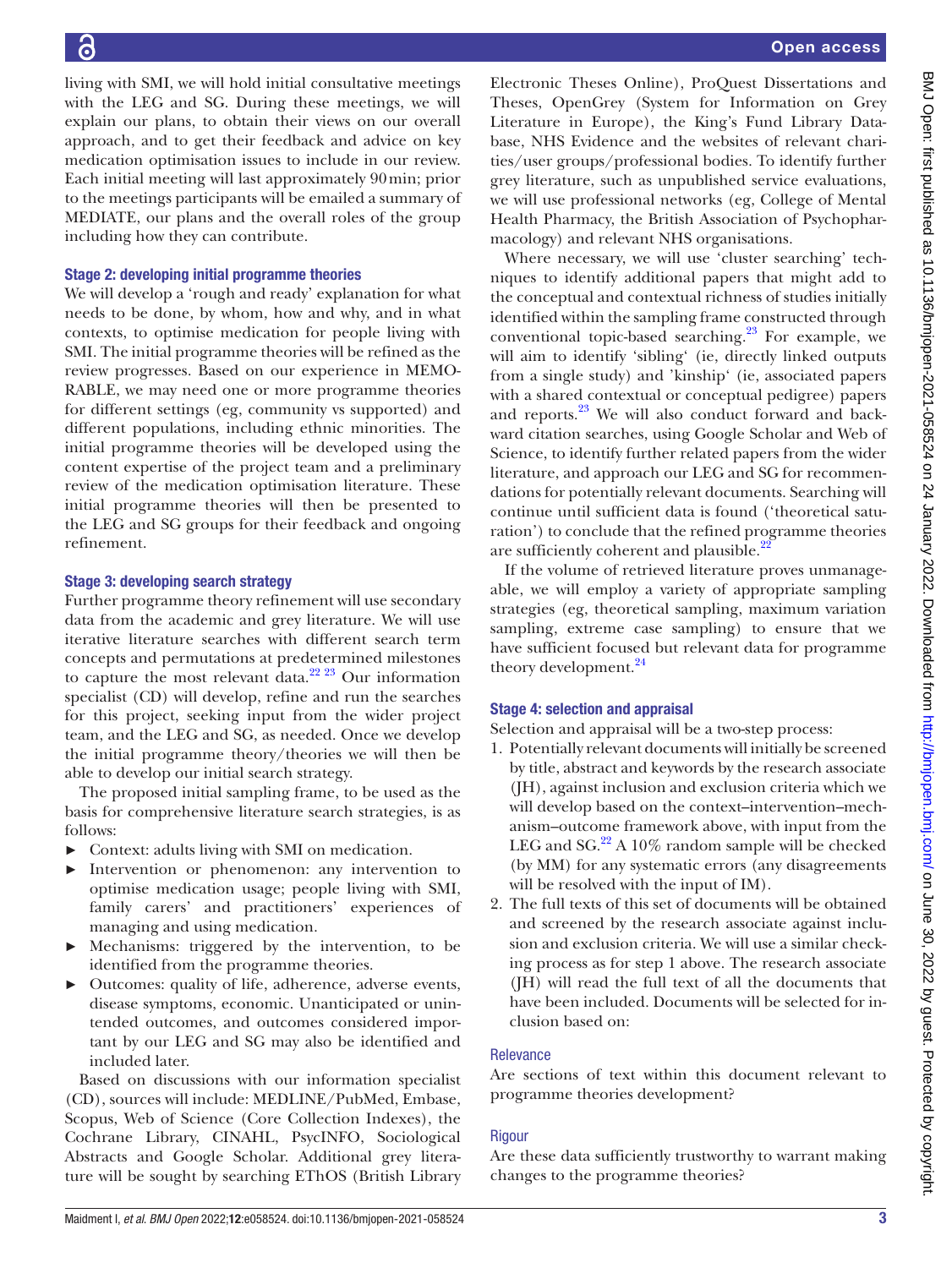To illustrate how we will operationalise rigour, if relevant data have been generated using a qualitative approach, then the trustworthiness of the data would be considered to be greater if the data was (eg) triangulated with people living with SMI, family (informal) carers and clinicians interviewed. Documents may still be included even if judged to be of limited rigour, as we will also make an overall assessment of rigour at the level of the programme theory.

#### Stage 5: data extraction and analysis/synthesis

The research associate (JH) will upload full texts of included papers into NVivo (a qualitative data analysis software tool). Relevant sections of texts that are pertinent to medication optimisation contexts, mechanisms and their relationships to outcomes will be coded in NVivo. This coding will be inductive (codes created to categorise data reported in included studies), deductive (codes created in advance of data extraction and analysis as informed by the initial programme theory) and retroductive (codes created based on an interpretation of data to infer what the hidden causal mechanisms might be for outcomes). The characteristics of the documents will be extracted separately into an Excel spreadsheet. Each new element of relevant data will be used to refine the programme theory, and as the theory is refined, included studies will be re-scrutinised to search for data relevant to the revised theory that may have been missed initially.<sup>[22 25](#page-4-12)</sup>

Data analysis will use a realist logic of analysis to make sense of the initial programme theories. The research associate (JH) will undertake this step with support from the project team and input from the LEG and SG. We will use a series of questions to support our analysis and synthesis of data (in addition to relevance and rigour) $^{26}$ :

- ► Interpretation of meaning: if relevant and trustworthy, do the contents of an included document provide data that may be interpreted as functioning as context, mechanism or outcome?
- ► Interpretations and judgements about CMOCs. For example, what is the CMOC (partial or complete) for the data that has been interpreted as functioning as context, mechanism or outcome?
- ► Interpretations and judgements about programme theory. For example, how does this particular (full or partial) CMOC relate to the programme theory or theories? Within this same document, are there data, which informs how the CMOC relates to the programme theory or theories?

Data to inform our interpretation of the relationships between contexts, mechanisms and outcomes will be sought across documents, because not all parts of the configurations will always be articulated in the same document. Interpretive cross-case comparison will be used to understand and explain how and why observed outcomes have occurred, for example, by comparing and contrasting settings where people living with SMI are either more or less actively involved in decision making during medication optimisation. When working through

the questions set out above, where appropriate, we will use the following forms of reasoning to make sense of the data: juxtaposition of data, reconciling of data, adjudication of data and consolidation of data.<sup>2</sup>

#### Stage 6: programme theory development

Refined programme theories for medication optimisation with people living with SMI will be based on:

- The key outcomes that are important to people living with SMI, family carers and practitioners.
- ► Using the data to identify key mechanisms that need to be 'triggered' for desired outcomes from medication optimisation.
- Identifying contexts related to these key mechanisms and the strategies required to change the contexts to trigger the key mechanisms for desired outcomes.

We will hold separate meetings with the LEG and SG to review the programme theories and provide their perspective on the most promising intervention strategies to pursue with future programme development. In addition, we will consider holding some joint meetings if members of the LEG recommend this approach.

#### Patient and public involvement

Patient and public involvement is central throughout MEDIATE and led by the LEG containing approximately 8–12 service users and family carers, who will advise on the conduct of the research. The development of the research question was informed by service users' priorities, experience and preferences obtained from focus groups involving approximately 25 service users/carers of mixed genders and ethnicities linked with the SURE-SEARCH Mental Health Network and the BSMHFT Lived Experience Action Research Group. These groups identified the importance of the issue, that often their views are not listened to and the coercive nature of treatment in the context of unequal power relationships. Service user and family carer representatives advised on the design in particular the outline focus of the realist review.

Service users will be equal partners in dissemination. They will advise the team on the most appropriate ways to disseminate the results of MEDIATE to service users and family carers.

## Ethics and dissemination

Primary data will not be collected and therefore ethical approval is not required. The results will be disseminated via peer-reviewed publications and conference presentations. The realist review will form the basis for future grant applications and provide the required knowledge to develop a complex intervention to optimise medication use with people living with SMI, specifically: clear rationales for the most promising intervention strategies, and appropriate outcome measures to evaluate an intervention(s), including the use of realist data to inform Health Economic Modelling.<sup>27</sup>

Aspects of a complex intervention, that further research could investigate could include: